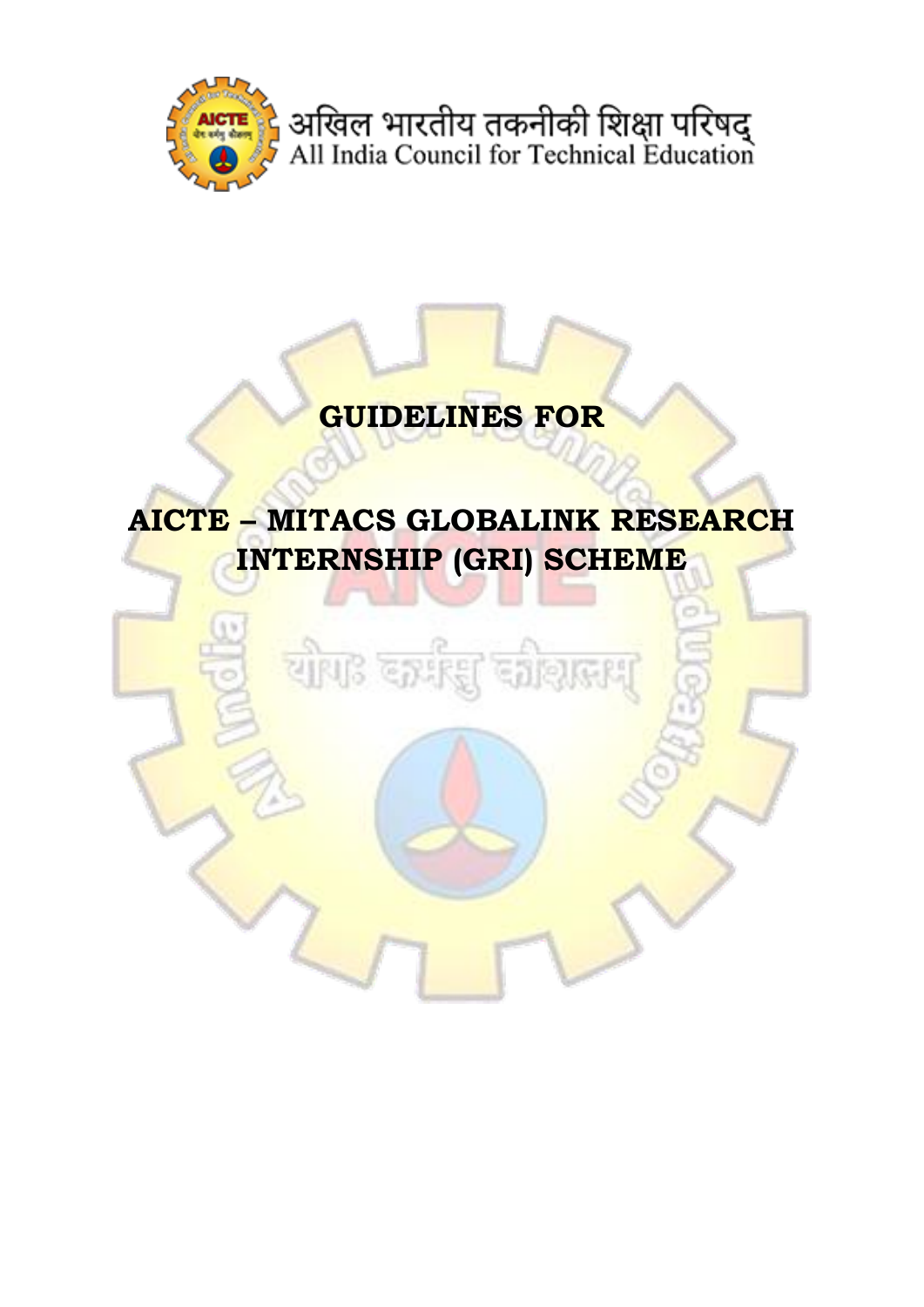

## **1.0 BACKGROUND**

AICTE, on 23rd February 2018, has entered into a Memorandum of Understanding with Mathematics of Information Technology and Computer Systems (MITACS) Canada for AICTE – MITACS Globalink Research Internships (GRI) Program to foster cross-border partnerships focussed on creating a platform that opens the path for collaborative research between Canada and India to a wider pool of student talent in India.

## **2.0 ELIGIBILITY**:

- 1) 3rd year full-time student of undergraduate program (B.E / B.Tech) in AICTE Approved Institution in the year of application;
- 2) Have a minimum CGPA / GPA of 85% in 2nd year;
- 3) Be at least 18 years of age;
- 4) Be able to spend twelve (12) weeks between May and September at a university in Canada on a research project related to their area of interest and expertise;
- 5) Demonstrate oral and written fluency in English or French, depending on the primary language of the project as indicated by the Canadian host professor.

## **3.0 SUBJECTS FOR THE GLOBAL RESEARCH INTERNSHIPS:**

The AICTE-MITACS GRI Program is open to Science, Technology, Engineering and Mathematics (STEM) disciplines.

## **4.0 DURATION**:

12 weeks.

## **5.0 NUMBER OF INTERNSHIP**:

300 students in a financial year.

## **6.0 FUNDING:**

- 1) The AICTE-MITACS GRI Program will be jointly funded for 300 students by AICTE & MITACS as per details below:
	- i. The total cost of the program is \$12,000 CAD per student.
	- ii. MITACS will contribute \$9,000 CAD per student.
	- iii. AICTE will contribute \$3,000 CAD per student.